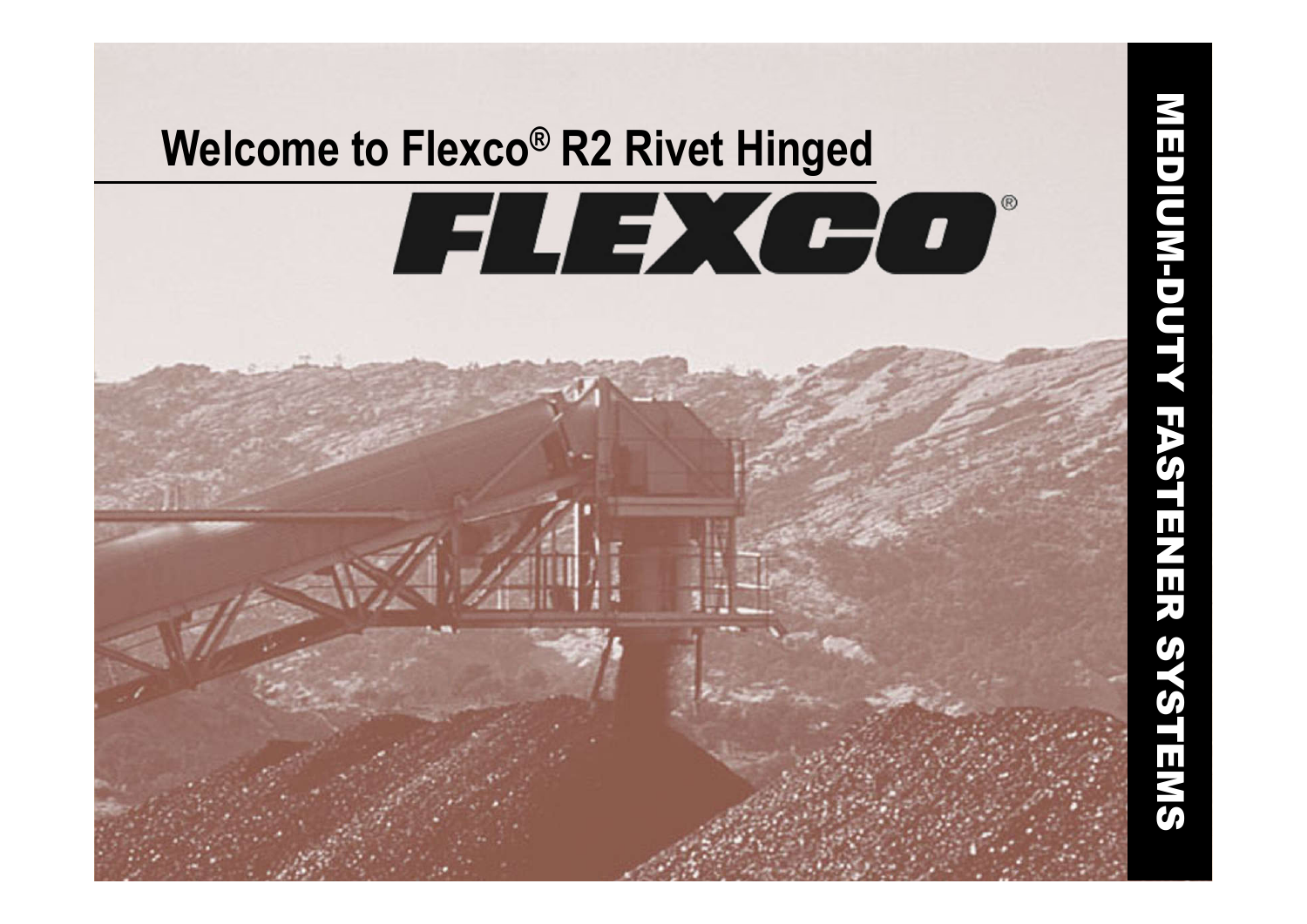

## **Let us know your priorities**

- $\checkmark$  Quick belt splice and minimal downtime
- $\checkmark$  None dependency on outside agency for vulcanizing.
- $\checkmark$  Impact Resistant belt joints
- $\checkmark$  Abrasion Resistant belt joint
- $\checkmark$  Inexpensive belt joints
- $\checkmark$  Inexpensive installation tooling

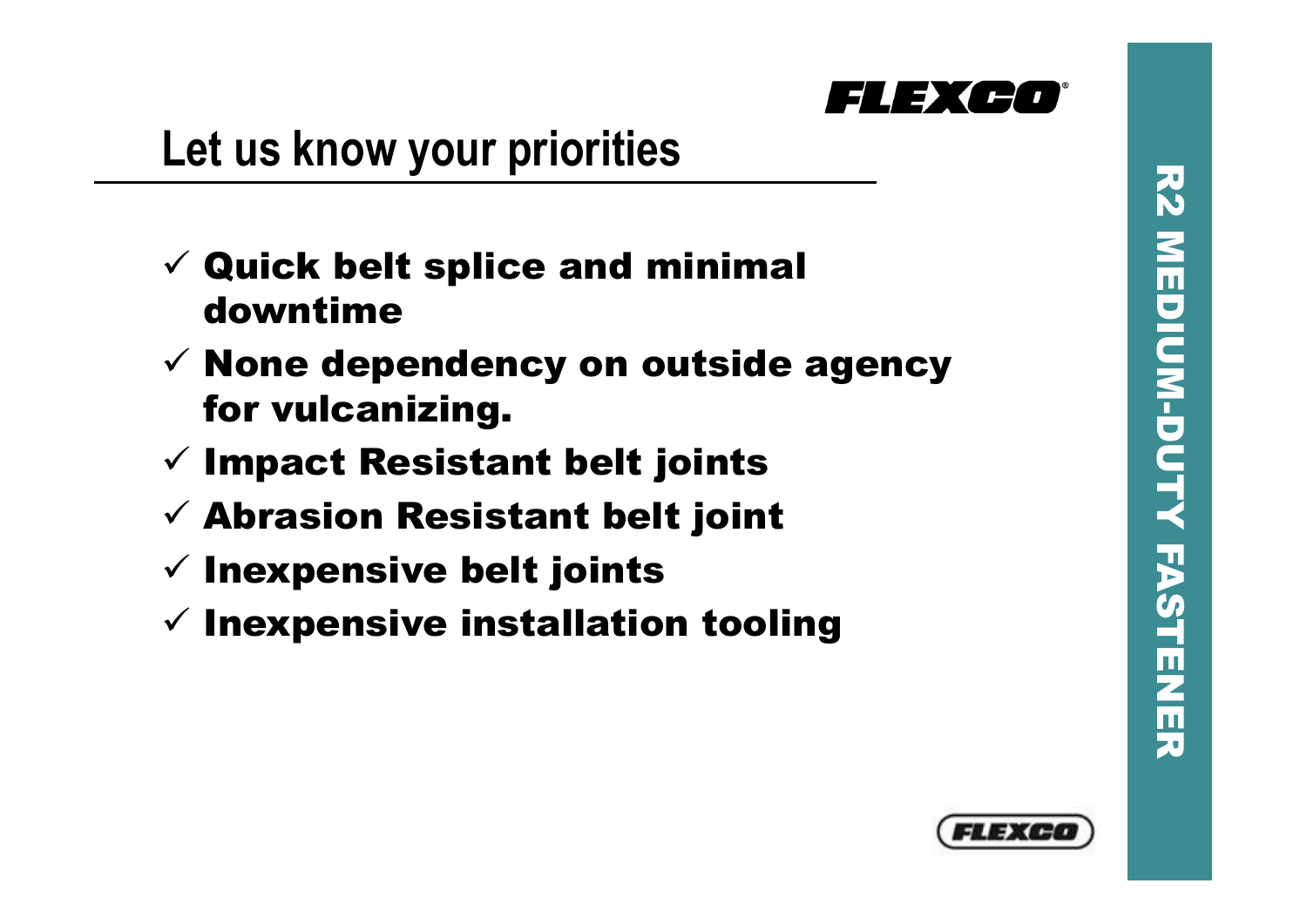

# **R2 Rivet Fastener Applications**

- Construction & Road
- Equipment
- Asphalt Plants
- Wood Processing
- Sand & Gravel
- Sugar
- Captive Power Units



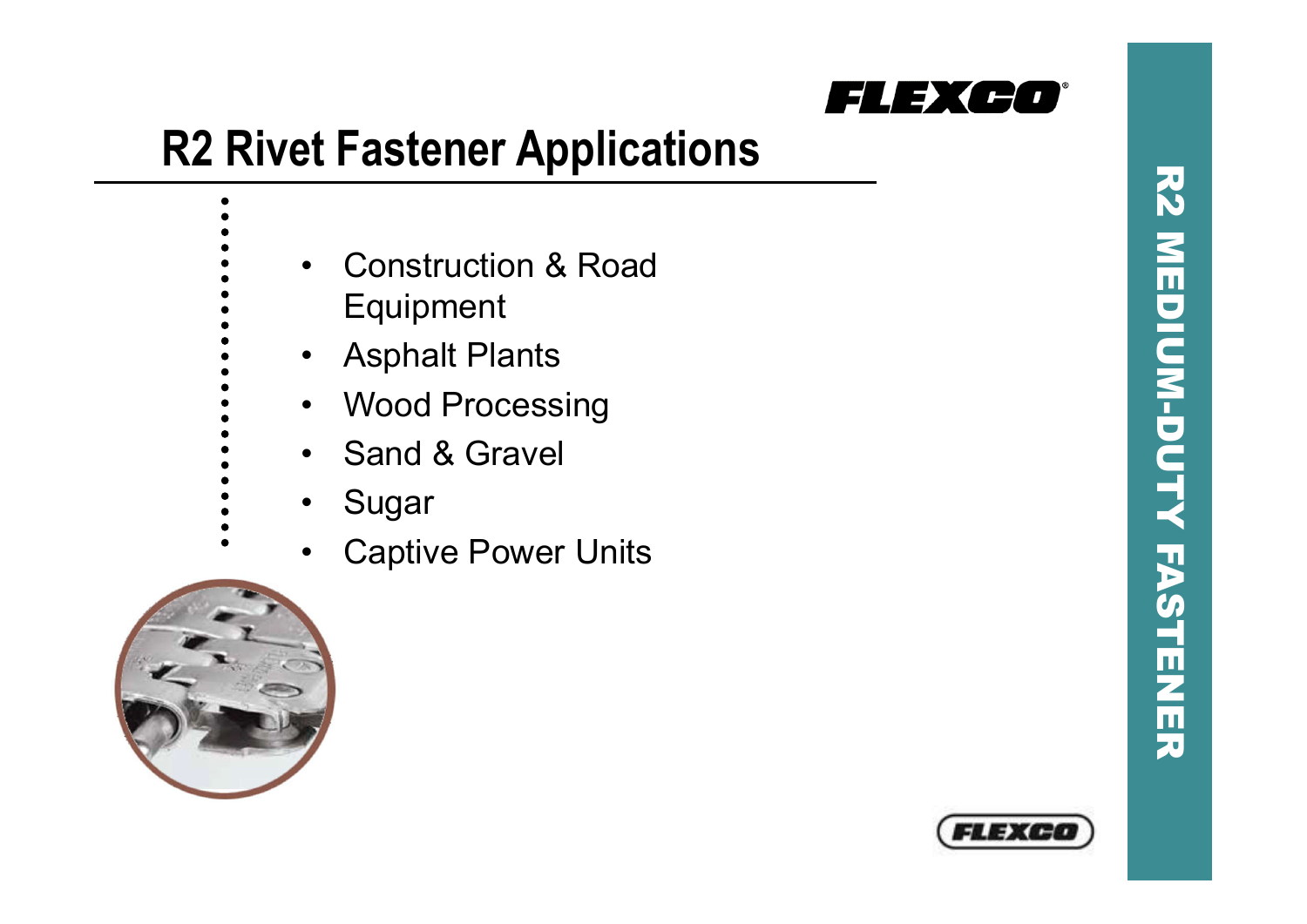

## **R2 Applications**

• Designed for rubber plied and PVC solid woven belting, as well as for older worn belts.





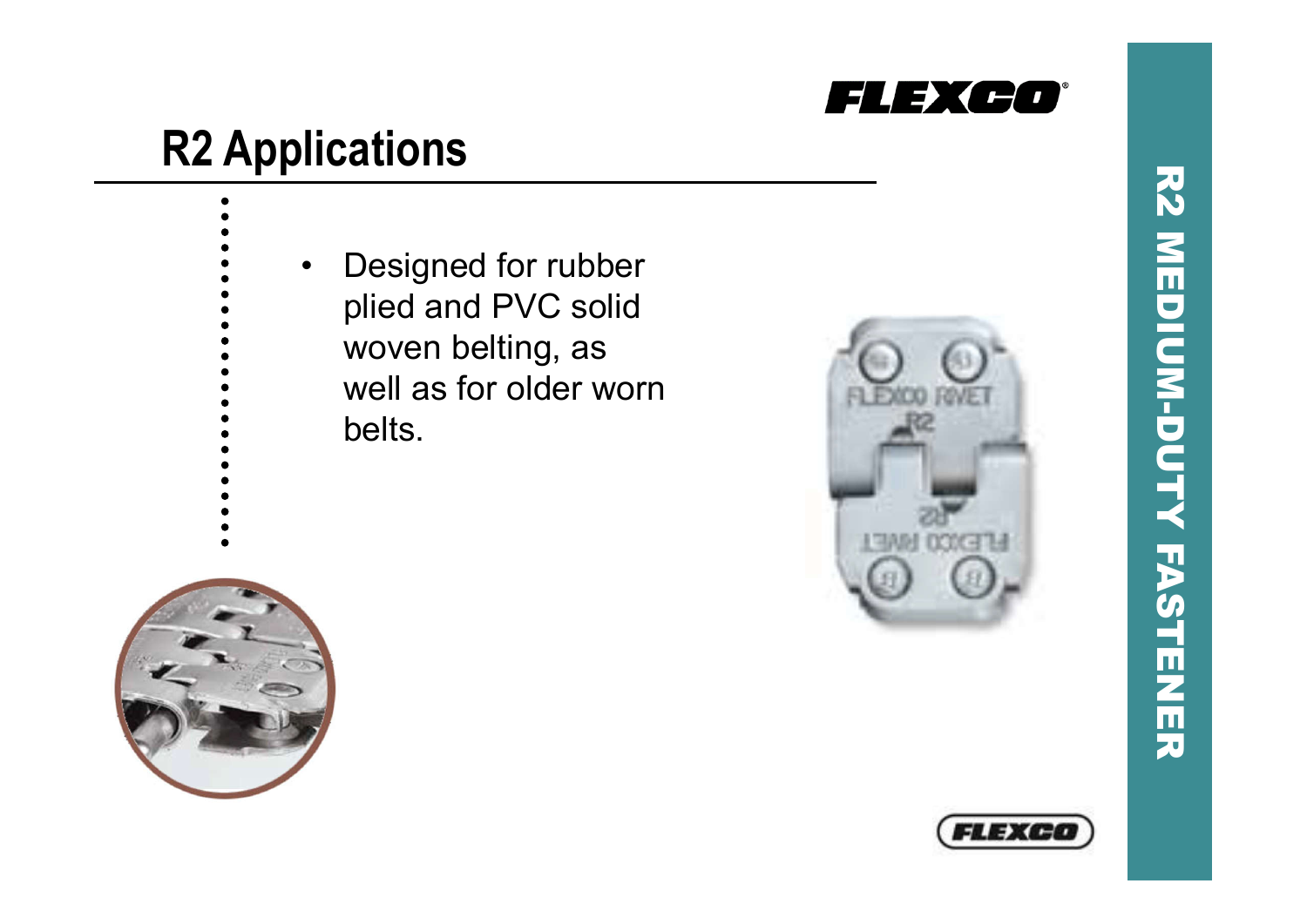

## **Specification Guide**

| <b>Fastener</b><br><b>Size</b> | <b>Belt Thickness</b><br><b>Range</b><br>$mm$ (in.) | <b>Mechanical</b><br><b>Fastener</b><br><b>Rating</b><br>kN/m (P.I.W.) | <b>Recommended</b><br><b>Minimum</b><br><b>Pulley</b><br><b>Diameter</b><br>$mm$ (in.) |
|--------------------------------|-----------------------------------------------------|------------------------------------------------------------------------|----------------------------------------------------------------------------------------|
| <b>R2</b>                      | $3-10(1/8-3/8)$                                     | 60 (330)                                                               | 127(5)                                                                                 |

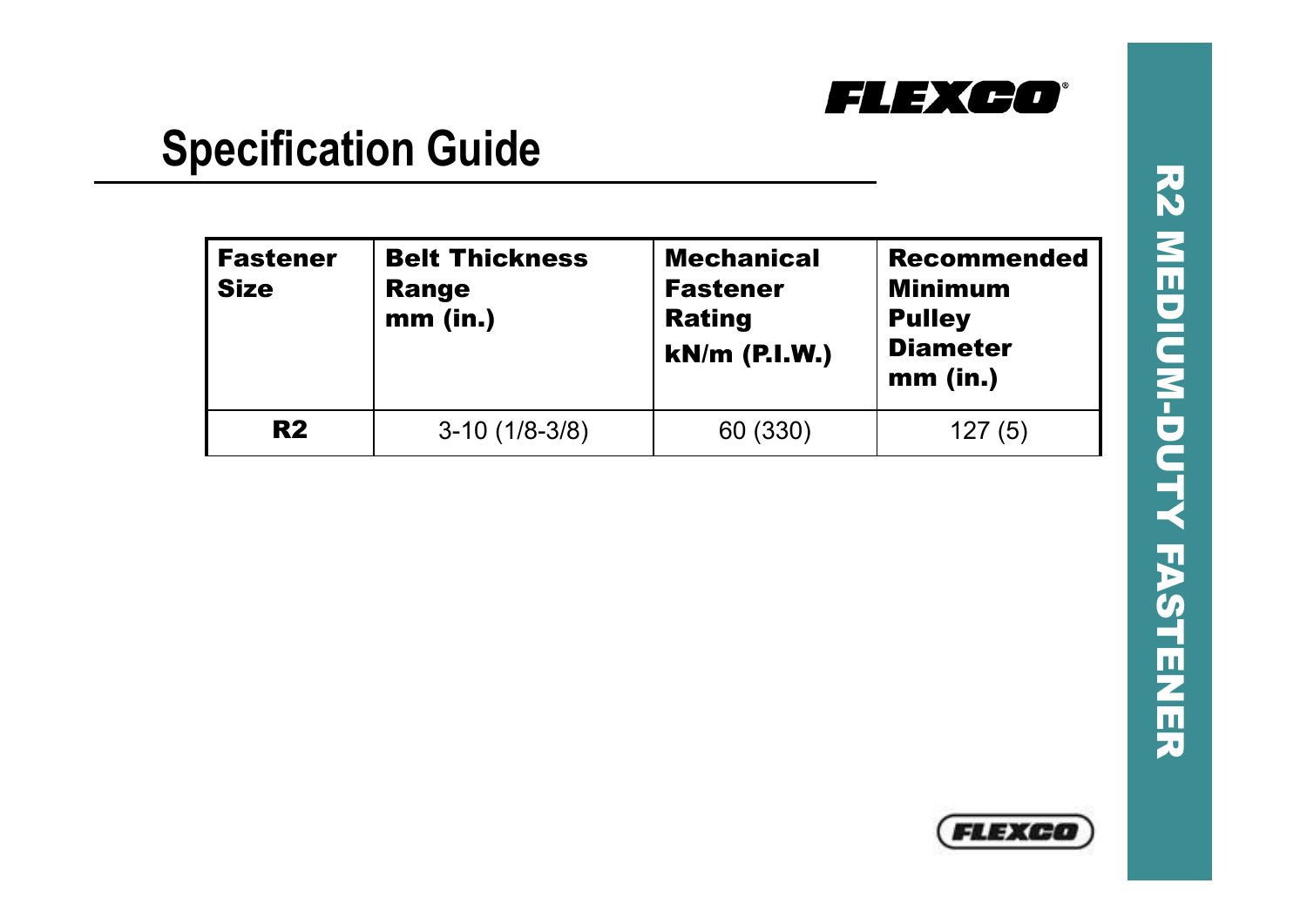

## **R2 Metal Selection**

- **Steel:** Plated steel is the standard fastener material for most applications. Plating helps combat mild corrosion.
- Stainless 300 Series: Provides extra resistance to abrasion, magnetic attraction, and corrosion from acids and other chemicals.





R2 MEDIUM

MEDIUM-DUTY

**KN** 

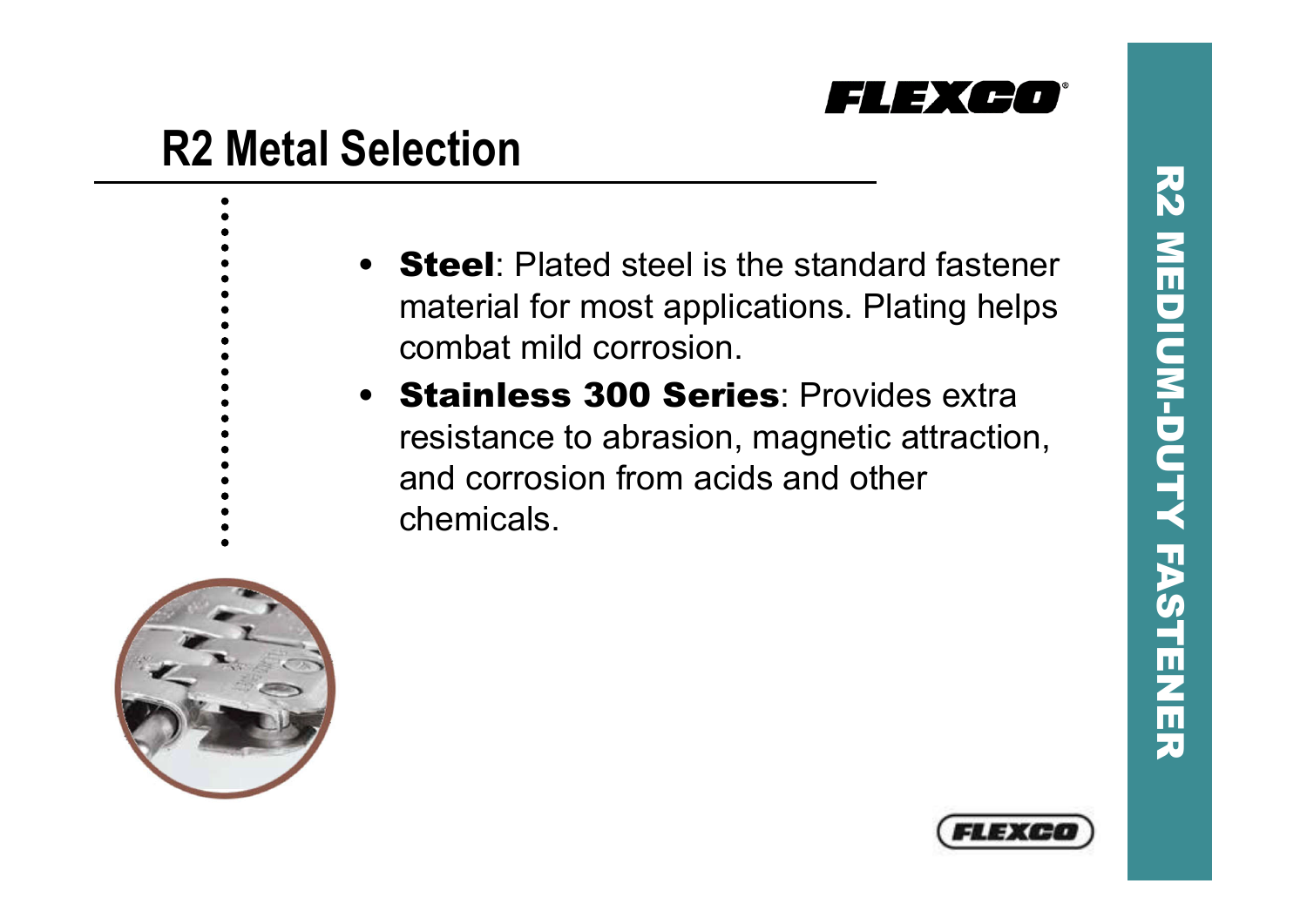

#### **Rivet Selection**

| <b>Rivet Selection Chart</b> |                |             |  |  |
|------------------------------|----------------|-------------|--|--|
| <b>Belt Thickness Range</b>  | <b>Rivet</b>   |             |  |  |
| in.                          | mm             | <b>Size</b> |  |  |
|                              | R <sub>2</sub> |             |  |  |
| $1/8 - 7/32$                 | $3 - 6$        | SRAA        |  |  |
| $3/16 - 5/16$                | $4 - 8$        | <b>SRA</b>  |  |  |
| $9/32 - 3/8$                 | $7 - 10$       | <b>SRB</b>  |  |  |





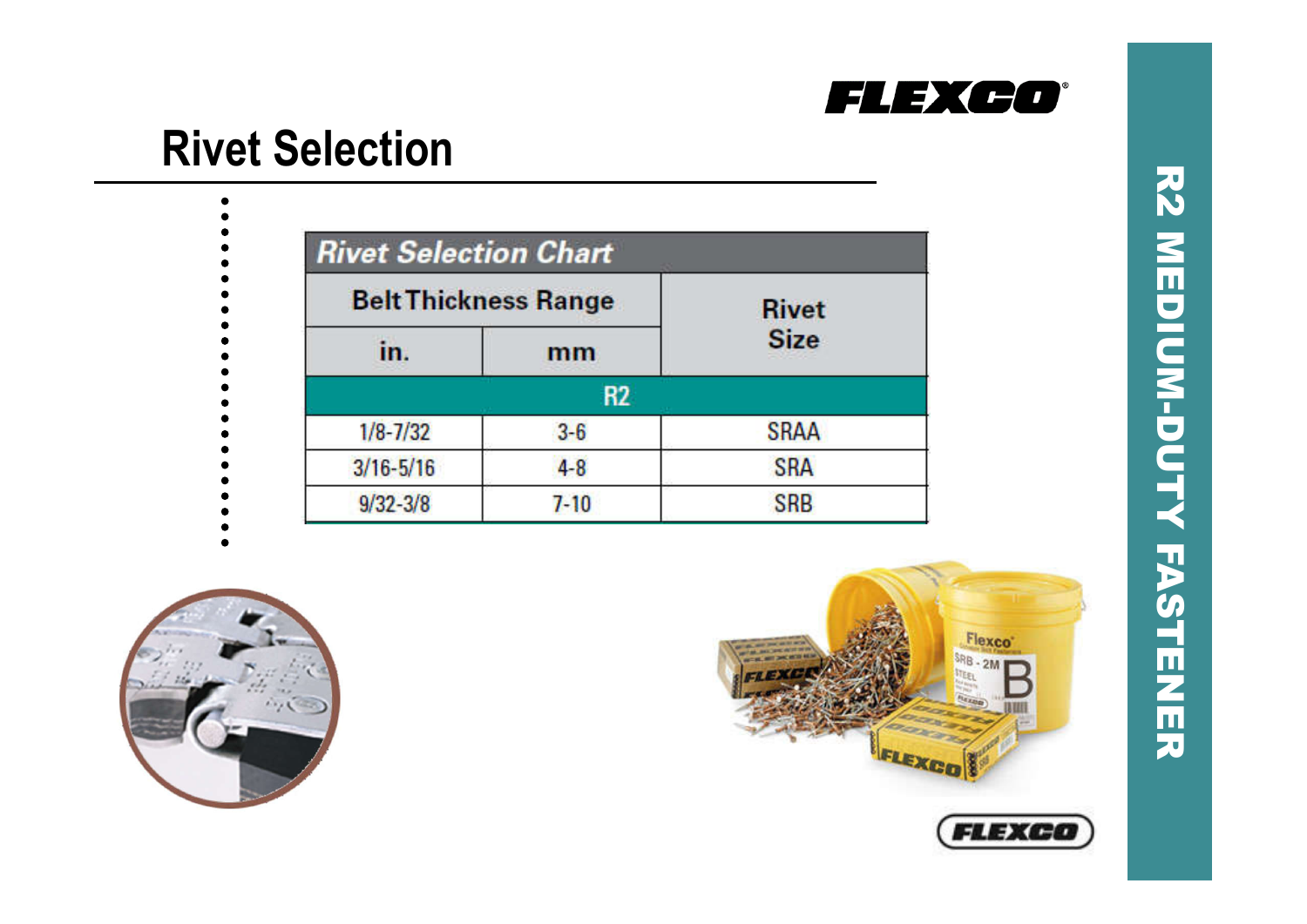

71 D.C

## **Hinge Pin Selection**

- **Bare Armored Cable:** Heavy-duty, longwearing pin popular in underground mining applications. Armor wrapping protects interior wires.
- Bare Armored Stainless Steel Cable: The same advantages as bare armored cable plus corrosion resistance.







**KN**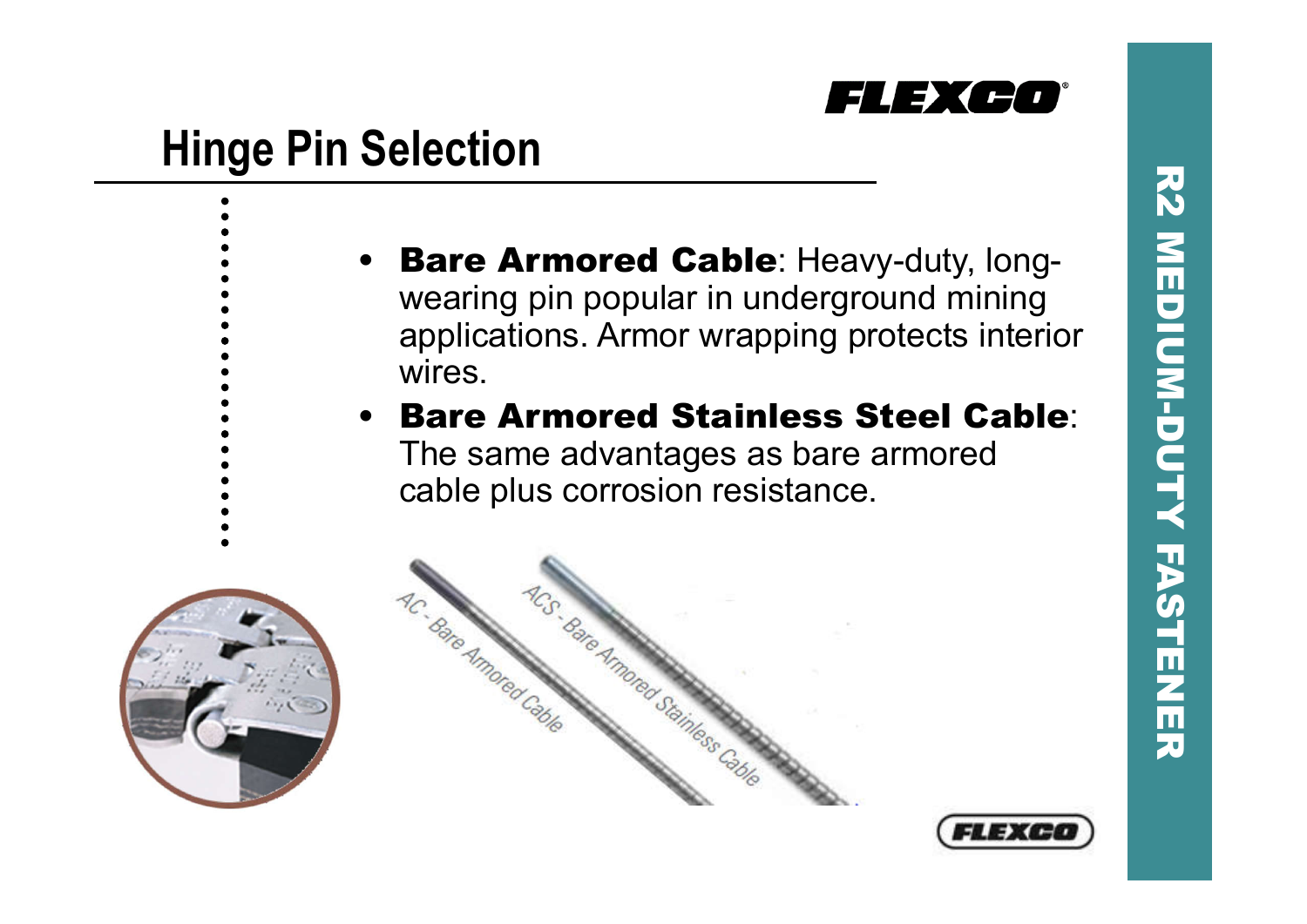

### **Features & Benefits**

- Ideal for harsh
	- environments. Not
	- affected by
	- temperature, dirt, or humidity levels.
	- Rivet technology allows permanent joints without
		- damaging carcass.

• Can be installed by local crew with simple tools.





 $\overline{\mathbf{z}}$ 

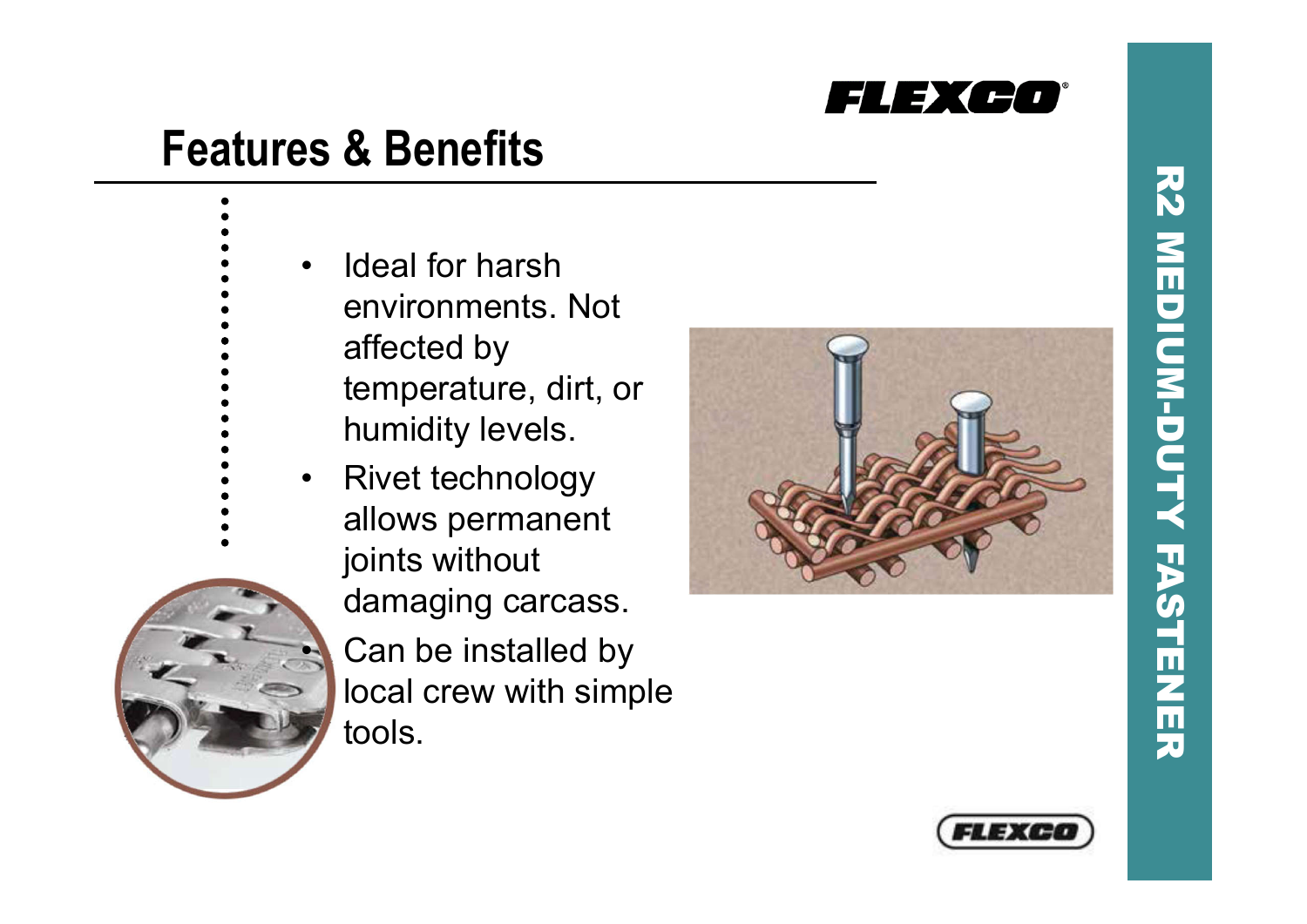

#### **Features & Benefits**

- Reduced wear and tear on the fastener extends the life of the splice.
- The viewport simplifies fastener positioning and installation.
	- Features a low profile, reducing the fastener's exposure to cleaner blades, skirt rubber and return idlers.





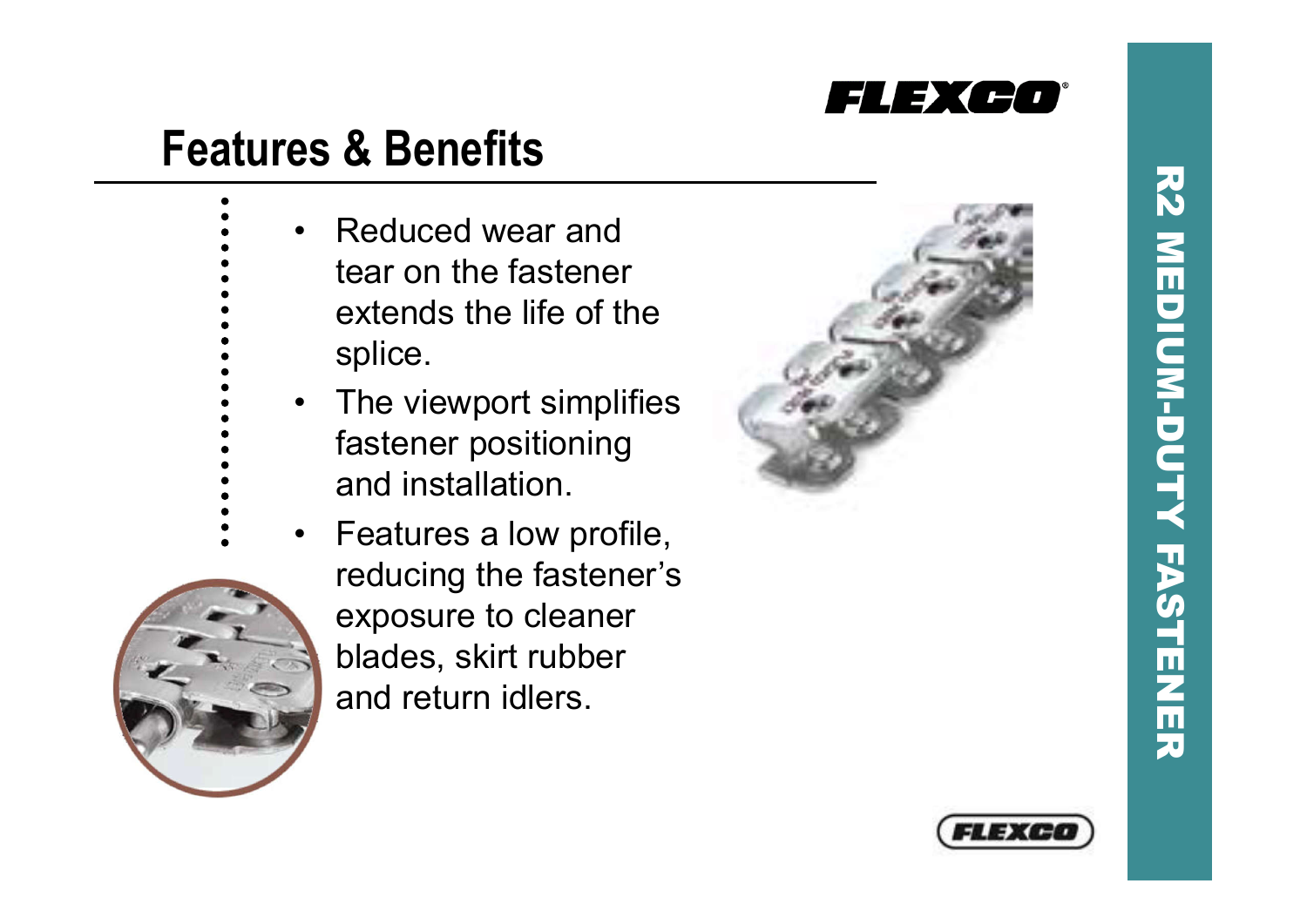

#### **Features & Benefits**

- The same hammer
	- blows that set the
	- rivets also compress the fastener plates into the belt cover.
- Distributes the splice tension evenly across the width of the belt.





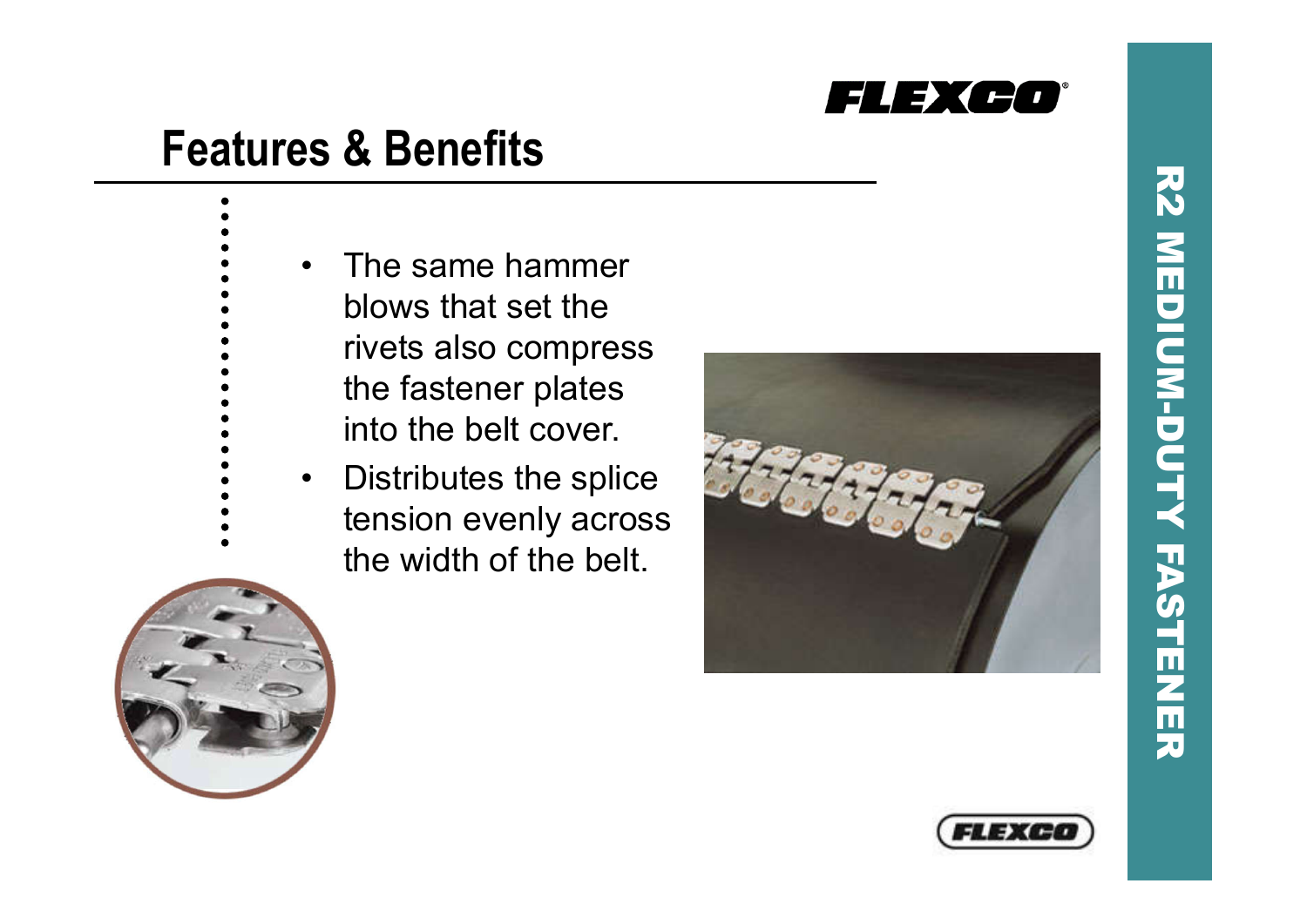

#### **Product Installation**

#### Laser Belt Square

- Quick and accurate method to square belts
- Great for on-site and for belt shops
- For use in tight areas and on conveyors with side pans
- Sealed from dust and water spray

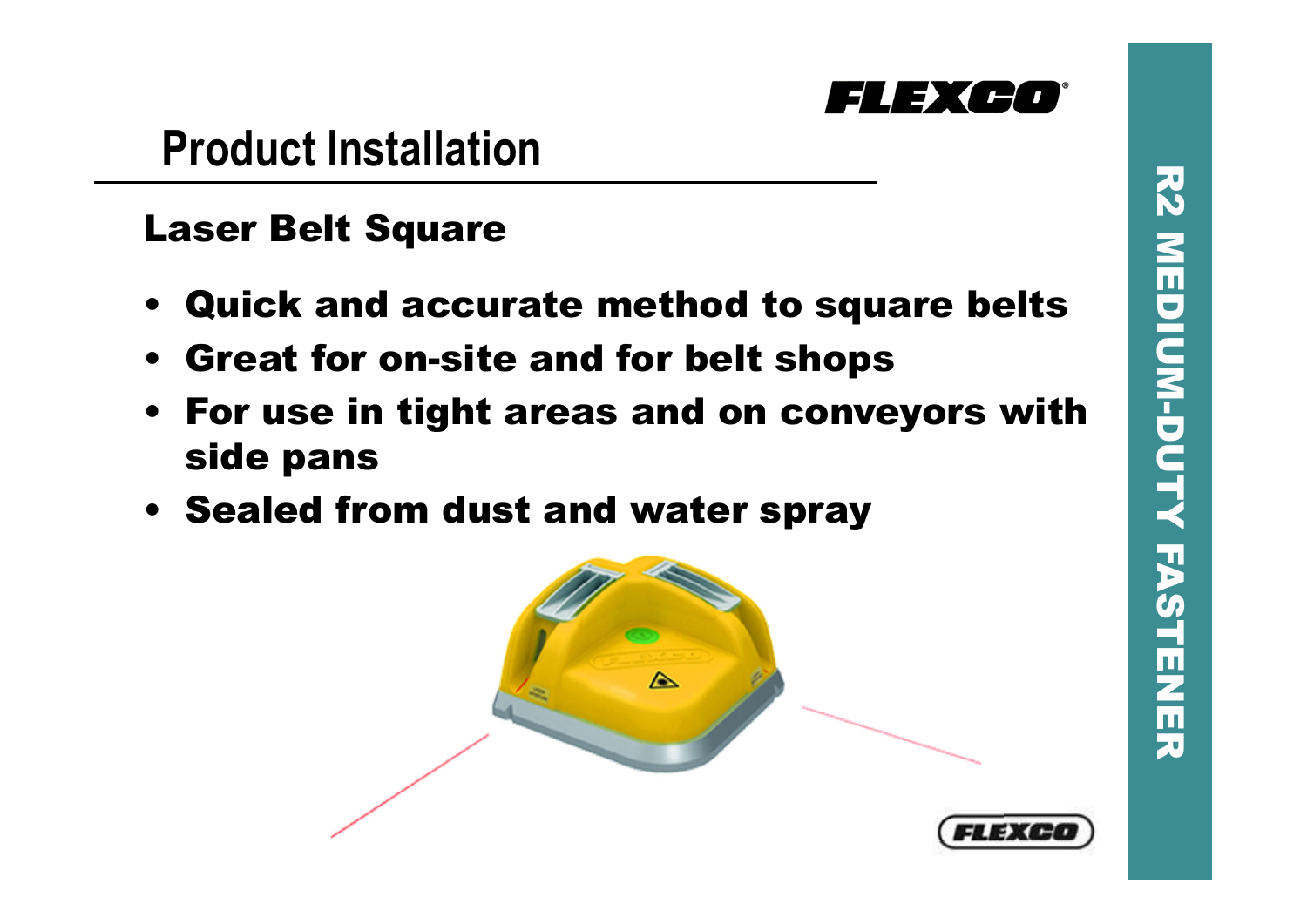

#### **Installation Tools**

- Make straighter cuts time after time with the lightweight, easy-to-use **840** Series Belt Cutter .
- Cuts in both directions.
- Designed to enhance operator safety.
- Grips belts securely.
- Safety blade is shielded from operator contact.



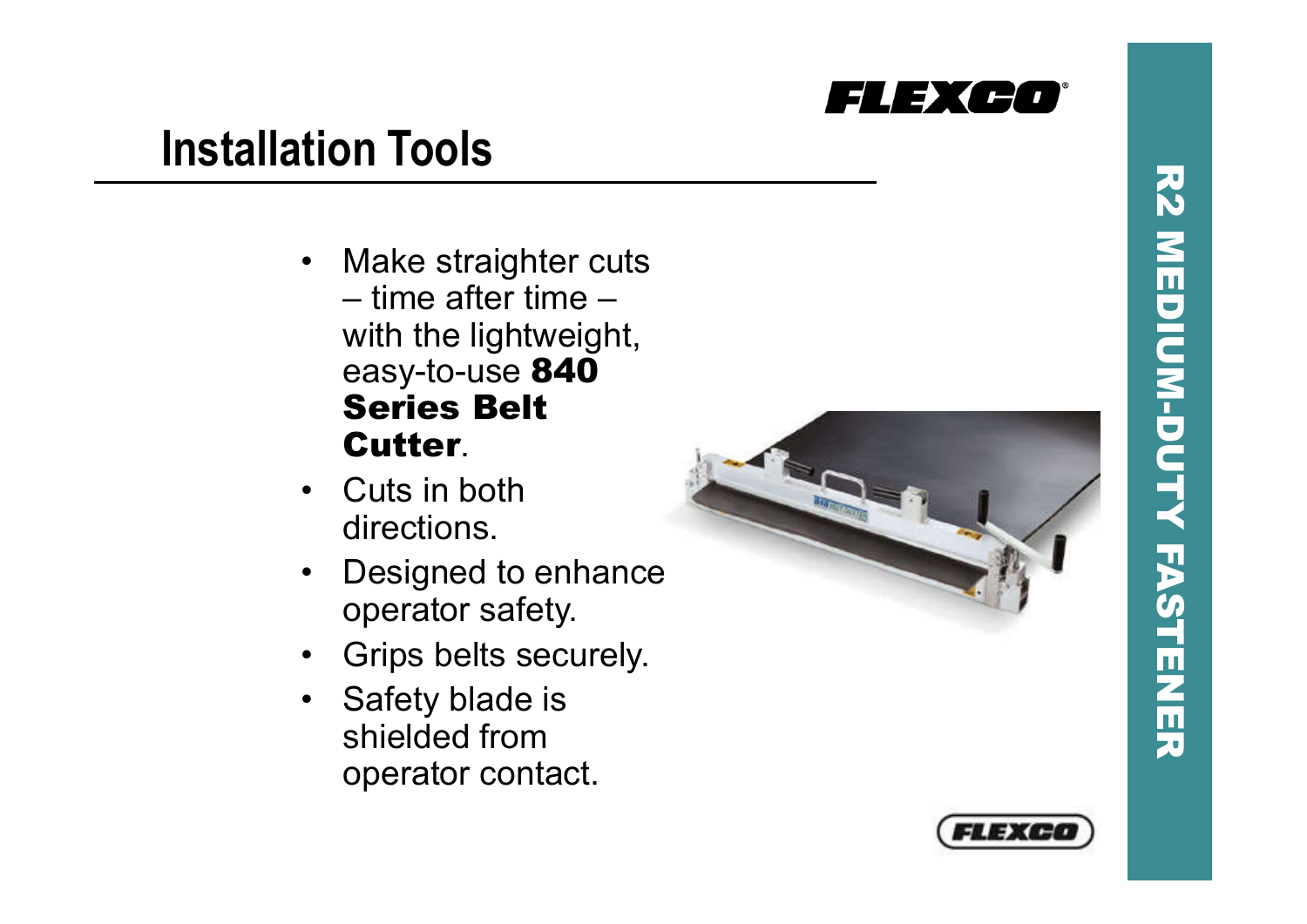

### **Installation Tools**

- The R2T installs up to 300mm (12") of R2 fasteners in one pass. For wider belts, simply move the tool over.
- It's lightweight and portable.